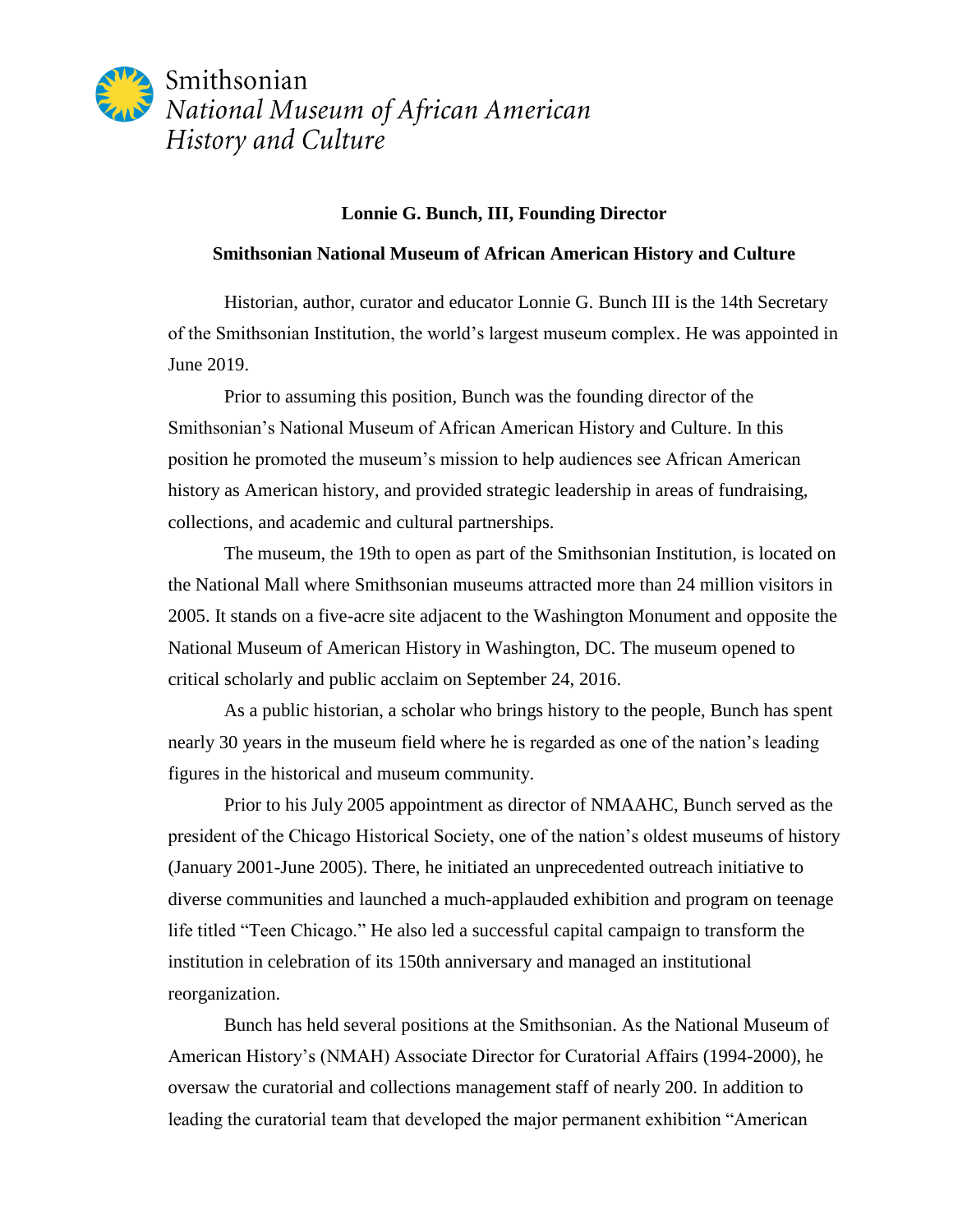Presidency: A Glorious Burden," he served as co-author of the exhibition's companion book by the same name.

While assistant director for curatorial affairs at NMAH (1992-1994), Bunch developed "Smithsonian's America," an exhibition that explored the history, culture and diversity of the United States; it was shown in Tokyo, Japan, as part of the "American Festival Japan '94." He also supervised the planning and implementation of the museum's research and collection agendas. As a supervising curator at NMAH (1989- 1992), he oversaw several of the museum's divisions, including Community Life and Political History.

From 1978 to 1979, Bunch was an education specialist and historian at the Smithsonian's National Air and Space Museum, where he developed multicultural instructional programs and researched and wrote the history of African Americans in aviation.

Bunch served as the curator of history for the California Afro-American Museum in Los Angeles from 1983 to 1989. There he organized several award-winning exhibitions including "The Black Olympians, 1904-1950" and "Black Angelenos: The Afro-American in Los Angeles, 1850-1950." Committed to making history accessible, he also produced several historical documentaries for public television.

A prolific and widely published author, Bunch has written on topics ranging from slavery, the black military experience, the American presidency and all black towns in the American west to diversity in museum management and the impact of funding and politics on American museums. In 2010, he published the award-winning book "Call The Lost Dream Back: Essays on Race, History and Museums." "Slave Culture: A Documentary Collection of the Slave Narratives" was published in 2014 and in 2015 he published "Memories of the Enslaved: Voices from the Slave Narratives." In 2016, Bunch co-authored "From No Return: the 221-Year Journey of the Slave Ship São José."

In 2017, he authored for the World Economic Forum in Davos Agenda (blog), "America, Slavery and how Museums can help to heal Fractured Societies." Lectures and presentations to museum professionals and scholars have taken him to major cities in the United States and to many nations abroad including Australia, China, England, Italy, Japan, Scotland, South Africa, Sweden, Ghana, Senegal and Cuba. Since 2008, Bunch has served as the series co-editor of the "New Public Scholarship Edition" of the University of Michigan Press. During the inaugurations of President Barack Obama, Bunch served as an on-camera commentator for ABC News.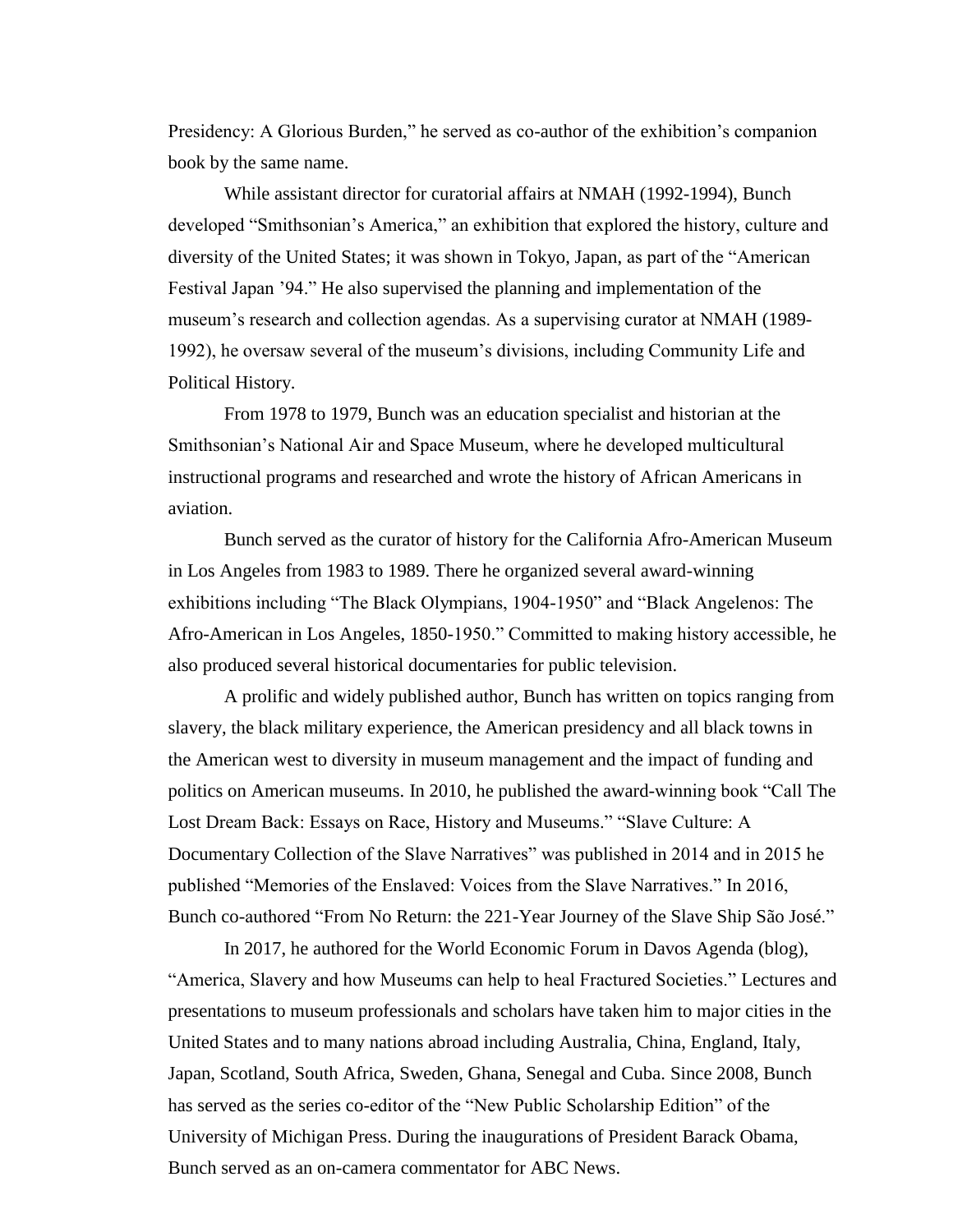In service to the historical and cultural community, Bunch has served on the advisory boards of the American Association of Museums, the African American Association of Museums, the American Association of State and Local History and the ICOM-US. Among his many awards, he was appointed by President George W. Bush to the Commission for the Preservation of the White House in 2002 and reappointed by President Barack Obama in 2009. In 2005, Bunch was named one of the 100 most influential museum professionals in the 20th century by the American Association of Museums and in 2009, *Ebony* Magazine named him one of its 150 most influential African Americans. Again, in 2016 he was chosen as one of the 100 most significant African Americans by *Ebony* Magazine. In 2011, BET (Black Entertainment Television) selected Bunch to receive its BET Honors for outstanding service to American education. In 2014, BET selected Bunch as one of its ICON Men for his work mentoring young African American men. In recent years, Bunch has been honored with: Visionary History Award, DC Historical Society (2016), Rainbow Push Torchbearer Award (2016), Delta Sigma Thea Remembering Our Heritage Award (2016) and National Newspaper Publishers Association Torch Award (2016). In 2016, *Washingtonian* magazine named him Washingtonian of the Year and Bunch was listed as #1 in the Washington Business Journal's Power 100 ratings and in Vanity Fair's Hall of Fame. In 2017, Bunch was given the President's Award at the NAACP Image Award and the Greater Washington Urban League presented him with the Impact Leader Award. In addition, BLACK ENTERPRISE presented Bunch with the inaugural XCEL Award at their Summit. In 2018, the Phi Beta Kappa Society presented Bunch with the Phi Beta Kappa Award for Distinguished Service to the Humanities and the National Education Association honored him with the Award for Distinguished Service to Education.

Bunch has received honorary doctorates from an array of Universities including: Princeton University, Brown University, Dominican University, Roosevelt University and Rutgers University.

In 2017, Bunch was elected as a member of the American Academy of Arts and Sciences.

Born in the Newark, N.J., area, Bunch has held numerous teaching positions across the country including the American University in Washington, D.C. (1978-1979); the University of Massachusetts, Dartmouth (1979-1981); and The George Washington University in Washington, D.C. (1989-2000). He received undergraduate and graduate